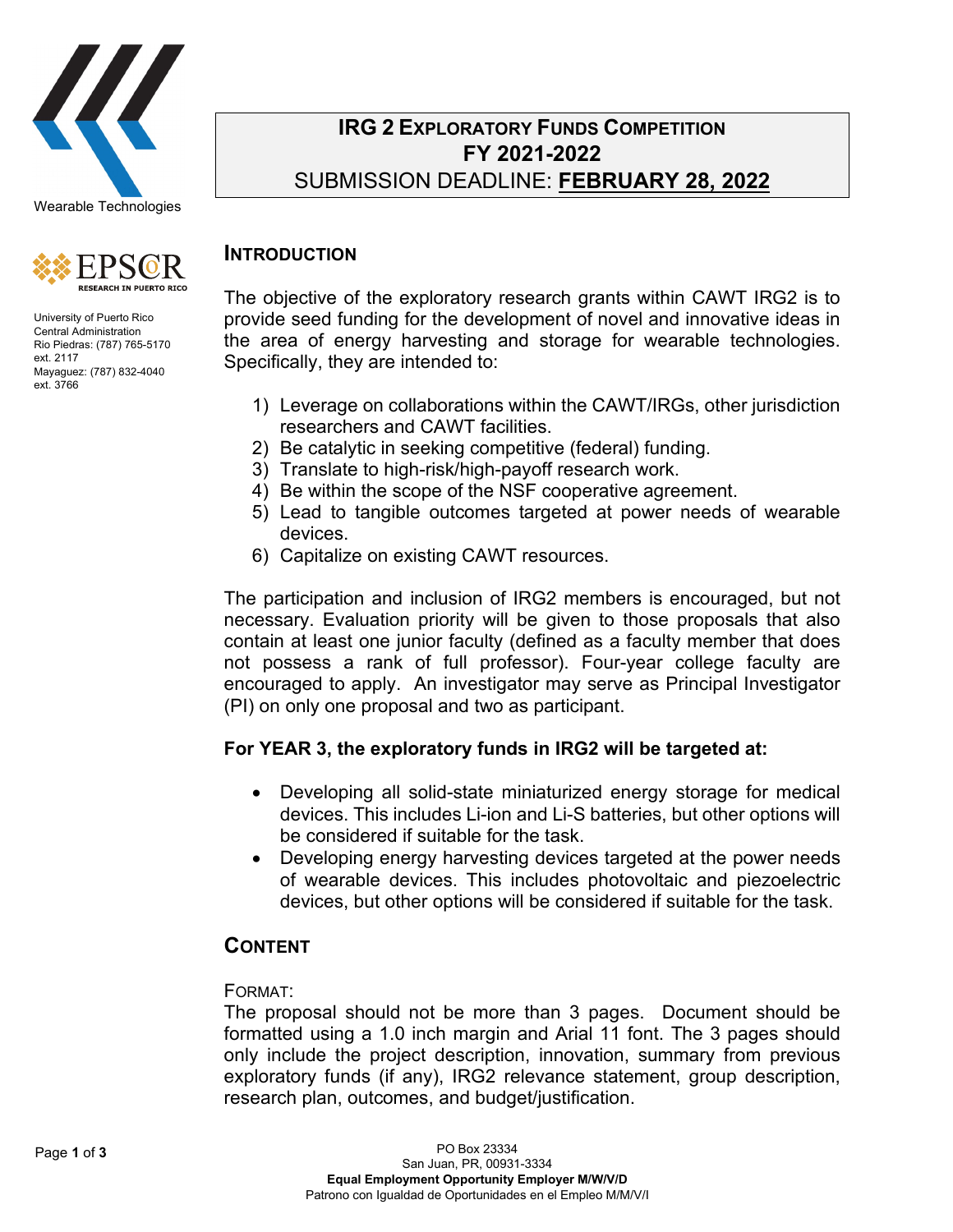



University of Puerto Rico Central Administration Rio Piedras: (787) 765-5170 ext. 2117 Mayaguez: (787) 832-4040 ext. 3766

COVER LETTER (1 PAGE MAX, NOT INCLUDED WITHIN THE 3 PAGE MAX) Each proposal must contain a cover letter, addressed to the IRG2 leader, highlighting the important aspects of the proposal.

# TITLE

Should be located at the top of the first page of the proposal. Below the title the names of the faculty members and corresponding organizations should be included. Make sure that you distinguish which faculty member will serve as principal investigator of the proposal.

## PROJECT DESCRIPTION

This should be a brief description of the project, what challenge(s) it intends to address, and what is the preliminary hypothesis of the proposed work. It should also include the **intellectual merit** (encompasses the potential to advance knowledge) and the **broader impact** (encompasses the potential to benefit society and contribute to the achievement of specific, desired societal outcomes).

#### INNOVATION

This section intends to briefly describe the innovative aspect of the project. Some questions that can be used to guide the discussion are but not limited to: (i) Does the application challenge and seek to shift current research paradigms by utilizing novel theoretical concepts, approaches or methodologies, instrumentation, or interventions? (ii) To what extent do the proposed activities suggest and explore creative, original, or potentially transformative concepts? (iii) Does the project address an important problem or a critical barrier to progress in the field? (iv) Are the concepts, approaches or methodologies, instrumentation, or interventions novel to one field of research or novel in a broad sense?

SUMMARY OF WORK FROM PREVIOUS EXPLORATORY FUNDS (ONLY IF APPLICABLE) Provide a brief summary of the main outcomes of any previous exploratory funds.

IRG2 RELEVANCE STATEMENT Here you must address:

- How this exploratory project is of interest to IRG2 which is about developing all solid state miniaturized energy storage (e.g., Li-ion and Li-S batteries) for medical devices.
- How you will capitalize on existing CAWT resources.